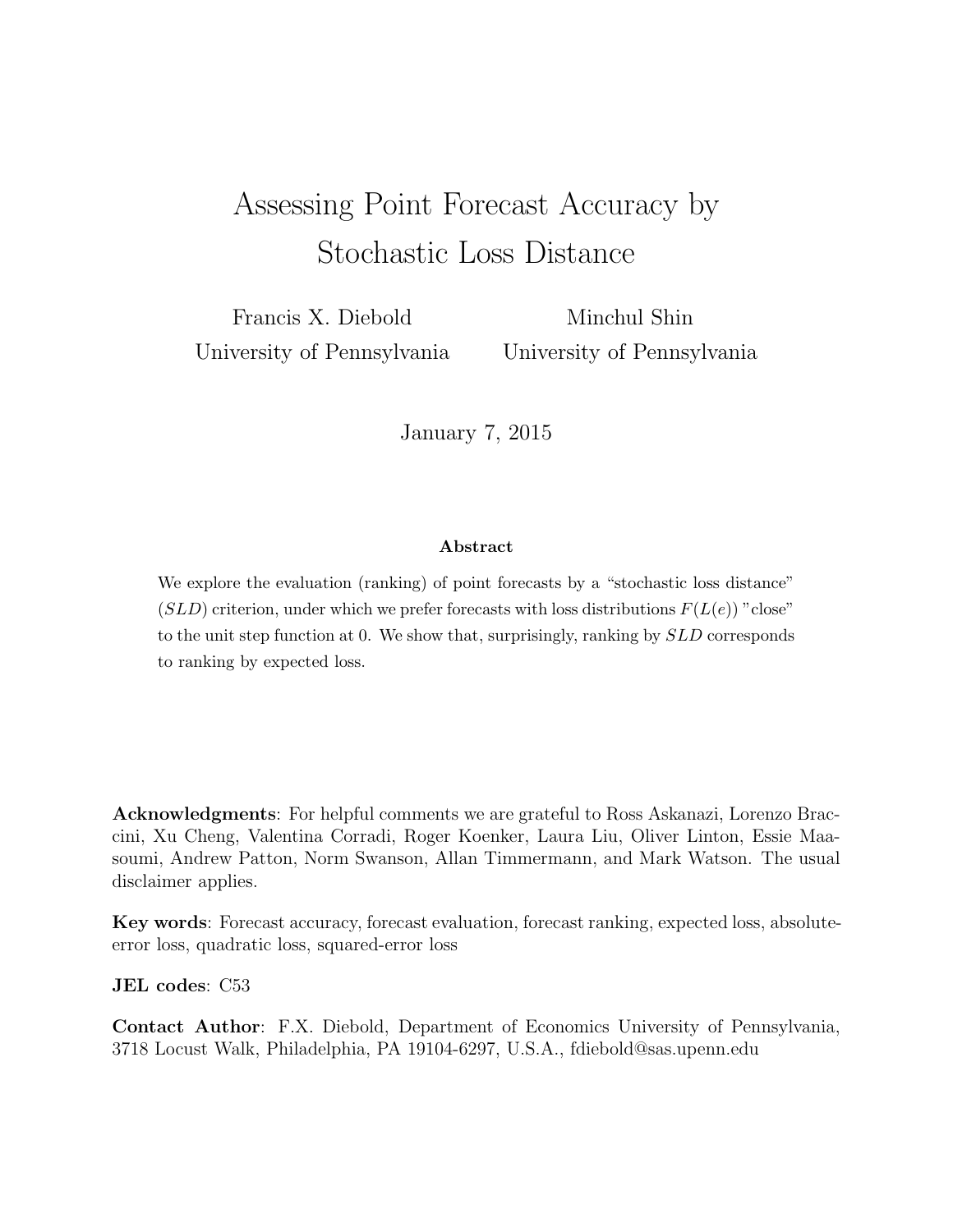# 1 Introduction

Applied econometricians and others often want to evaluate the accuracy of competing point forecasts. Invariably they evaluate accuracy by expected loss,  $E(L(e))$ , where e is forecast error and the loss function  $L(e)$  satisfies  $L(0) = 0$  and  $L(e) \geq 0$ ,  $\forall e$ . In this paper we begin differently, evaluating forecasts by the distance between the cdf of  $L(e)$  and the cdf of a perfect forecast.

## 2 Ranking Forecasts by Stochastic Loss Distance

We call our criterion "stochastic error distance" (SLD) We first define it precisely, and then we relate it to the conventional expected loss criterion.

#### 2.1 The SLD Criterion

We rank forecasts by a "stochastic loss distance" (SLD) criterion, under which we prefer the forecast whose loss distribution  $F(L(e))$  has smallest distance from the unit step function at 0,

$$
F^*(L(e)) = \begin{cases} 0, & L(e) < 0 \\ 1, & L(e) \ge 0. \end{cases}
$$

 $F^*(\cdot)$  is the obvious reference loss distribution because nothing can dominate a benchmark forecast whose errors consistently achieve zero loss; that is, a forecast whose errors achieve  $F(L(e)) = F^*(L(e)).$ 

Hence we rank forecasts by the area,

$$
SLD(F, F^*, L(e)) = \int_0^\infty |F(L(e)) - F^*(L(e))| \ dL(e) \tag{1}
$$

$$
= \int_0^\infty [1 - F(L(e))] \, dL(e), \tag{2}
$$

where smaller  $SLD(\cdot)$  is better. We illustrate the  $SLD$  idea in Figure [1;](#page-2-0) we prefer forecasts whose error loss distribution has small shaded  $SLD$  area.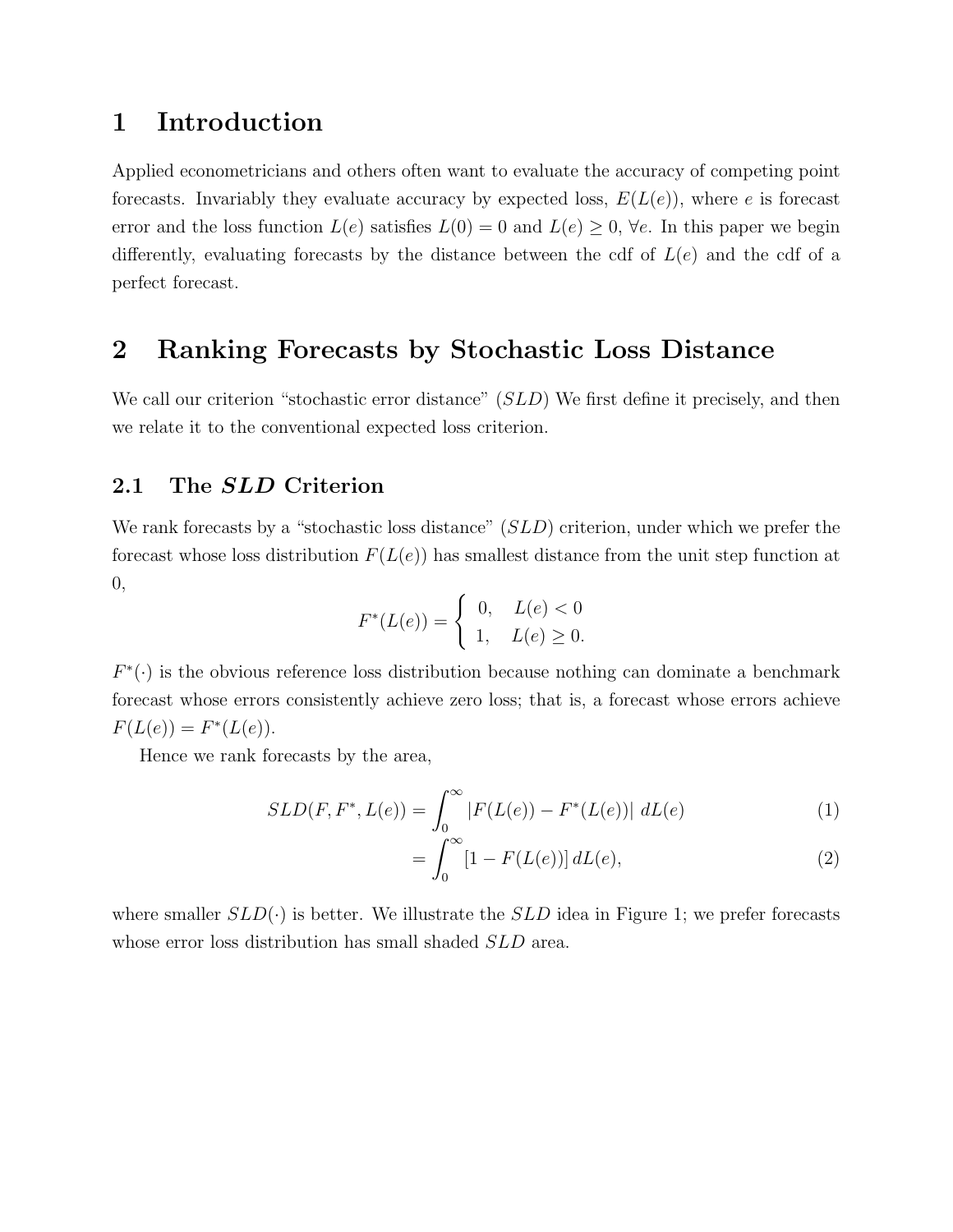<span id="page-2-0"></span>

Figure 1: Error-loss cdf,  $F(L(e))$ , and its stochastic loss distance,  $SLD(L(e))$ .

# 2.2 Forward to the Past: The Relationship Between  $SLD(L(e))$ and  $E(L(e))$

<span id="page-2-1"></span>We begin with a lemma.

**Lemma 2.1** For random variable x with cdf  $F(x)$ , if  $E(|x|) < \infty$ ,  $\lim_{c\to\infty} c(1 - F(c)) = 0.$ 

Proof We have

$$
c(1 - F(c)) = cP(X > c)
$$
  
=  $c \int_{c}^{\infty} dP(x)$   
=  $\int_{c}^{\infty} c dP(x)$   
 $\leq \int_{c}^{\infty} x dP(x)$  (replacing c with x)  
=  $\int_{0}^{\infty} x dP(x) - \int_{0}^{c} x dP(x)$ .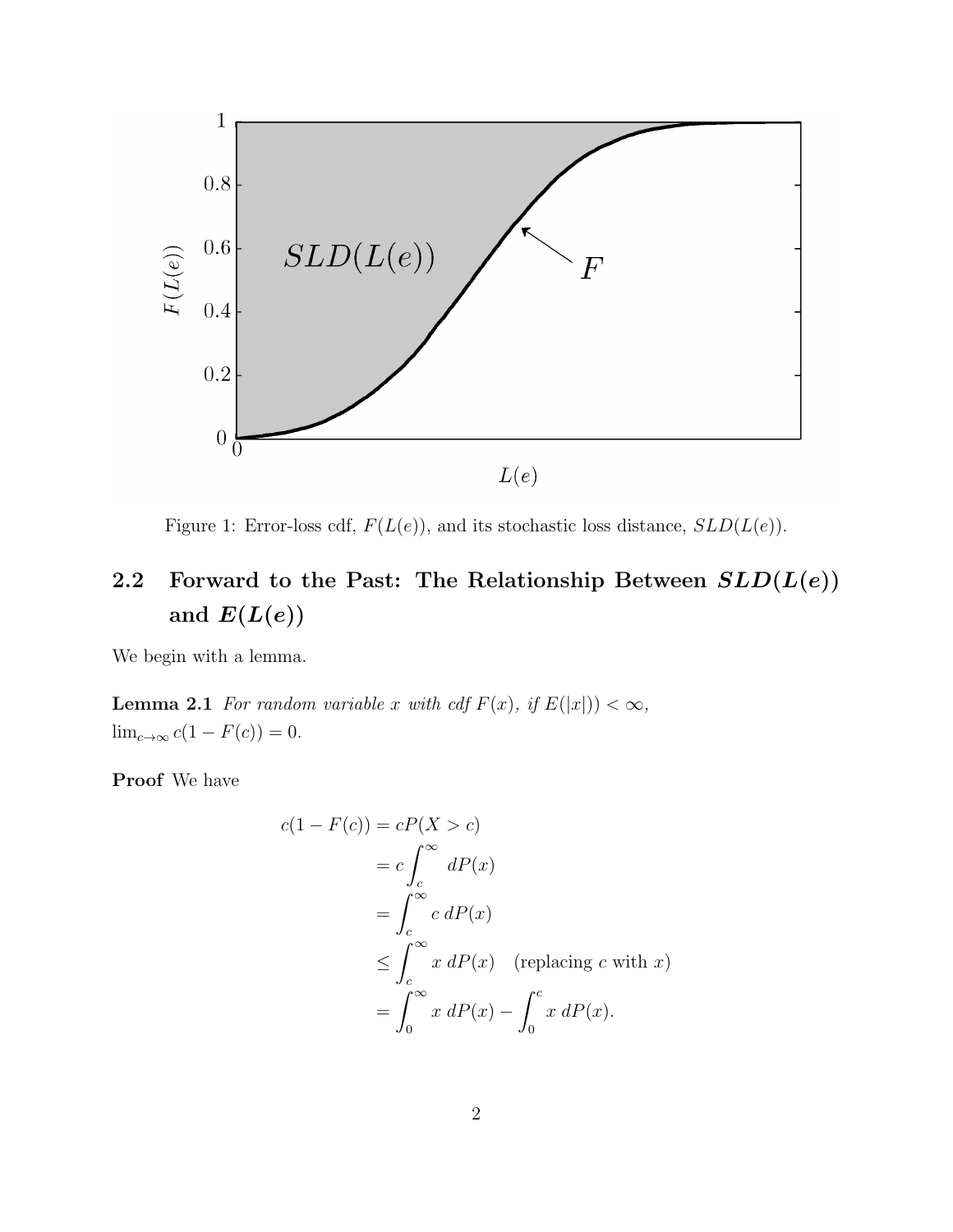But this converges to zero as  $c \to \infty$ , because

$$
\int_0^\infty x \, dP(x) \le \int_{-\infty}^\infty |x| \, dP(x) < \infty. \quad \blacksquare
$$

Now let us proceed to characterize the relationship between  $SLD(L(e))$  and  $E(L(e))$ .

Proposition 2.2 (Equivalence of Stochastic Loss Distance and Expected Loss) Let  $L(e)$  be a forecast-error loss function satisfying  $L(0) = 0$  and  $L(e) \geq 0$ ,  $\forall e$ , with  $E(|L(e)|)) < \infty$ <sup>[1](#page-3-0)</sup> Then

$$
SLD(L(e)) = \int_0^\infty [1 - F(L(e))] dL(e)
$$
\n(3)

$$
=E(L(e)),\t\t(4)
$$

where  $F(L(e))$  is the cumulative distribution function of  $L(e)$ . That is, SLD equals expected loss for any loss function and error distribution.

**Proof** To evaluate  $E(L(e))$  we integrate by parts:

$$
\int_0^c L(e)f(L(e)) dL(e) = -L(e)[1 - F(L(e))] \Big|_0^c + \int_0^c [1 - F(L(e))] dL(e)
$$
  
= 
$$
-c(1 - F(c)) + \int_0^c [1 - F(L(e))] dL(e).
$$

Now letting  $c \to \infty$  we have

$$
E(L(e)) = \int_0^\infty L(e)f(L(e)) dL(e) = \lim_{c \to \infty} -c(1 - F(c)) + \int_0^\infty [1 - F(L(e))] dL(e)
$$
  
=  $0 + \int_0^\infty [1 - F(L(e))] dL(e)$  (by Lemma (2.1))  
=  $SLD(L(e))$ .

To the best of our knowledge, this result has not appeared in the forecast evaluation literature. It does appear, however, in different guise in the hazard and survival modeling literature, in whose jargon "expected lifetime equals the integrated survival function."[2](#page-3-1)

<span id="page-3-0"></span><sup>&</sup>lt;sup>1</sup>In an abuse of notation, we use " $L(e)$ " to denote either the loss random variable or its realization. The meaning will be clear from context.

<span id="page-3-1"></span><sup>2</sup>See, for example, [Neumann](#page-5-0) [\(1999\)](#page-5-0).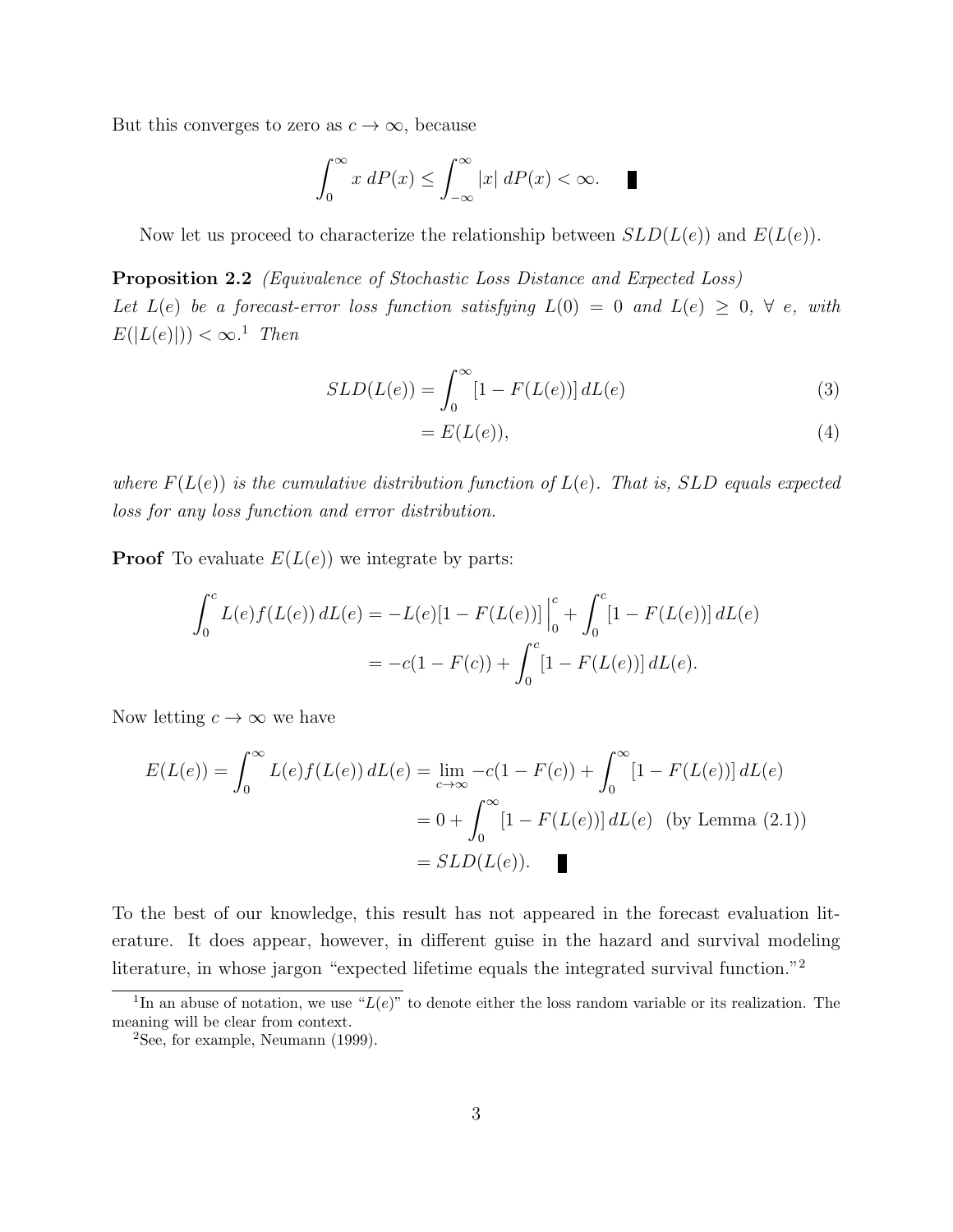### 3 Concluding Remarks

Our result is clearly negative: The obvious and intuitive approach of ranking forecasts by  $SLD(L(e))$  unfortunately takes us nowhere relative to ranking by  $E(L(e))$ , because  $SLD(L(e))$  is  $E(L(e))$ .

One route forward is to consider generalized notions of stochastic loss distance. Consider, for example, a generalized weighted stochastic loss distance (GW SLD),

$$
GWSLD(F, F^*, L; p, w) = \int |F(L(e)) - F^*(L(e))|^p w(L(e)) dL(e), \tag{5}
$$

where neither the exponent p nor the weighting function  $w(\cdot)$  need be 1. Ranking forecasts by GW SLD no longer corresponds to ranking by expected loss. But the GW SLD approach lacks simplicity and appeal, insofar as it's not obvious why one would generally want  $p \neq 1$ and/or  $w(\cdot) \neq 1$ .

A second route is to abandon the loss function, and hence expected loss minimization, entirely, focusing instead on stochastic dominance. Building on important earlier work of [Linton et al.](#page-5-1) [\(2005\)](#page-5-1), for example, [Corradi and Swanson](#page-5-2) [\(2013\)](#page-5-2) and [Lee et al.](#page-5-3) [\(2014\)](#page-5-3) consider first-order stochastic dominance. Unfortunately, however, first-order stochastic dominance is such a strong criterion that it's unlikely that one forecast's  $L(e)$  would ever first-order stochastically dominate another's. But weaker (higher-order) notions of stochastic dominance may merit exploration for forecast accuracy comparisons.

Finally, one can stay with  $E(L)$  minimization but use ideas closely related to  $SLD$  to suggest an appropriate loss function  $L$ . We do so in a companion paper, [Diebold and Shin](#page-5-4) [\(2014\)](#page-5-4).